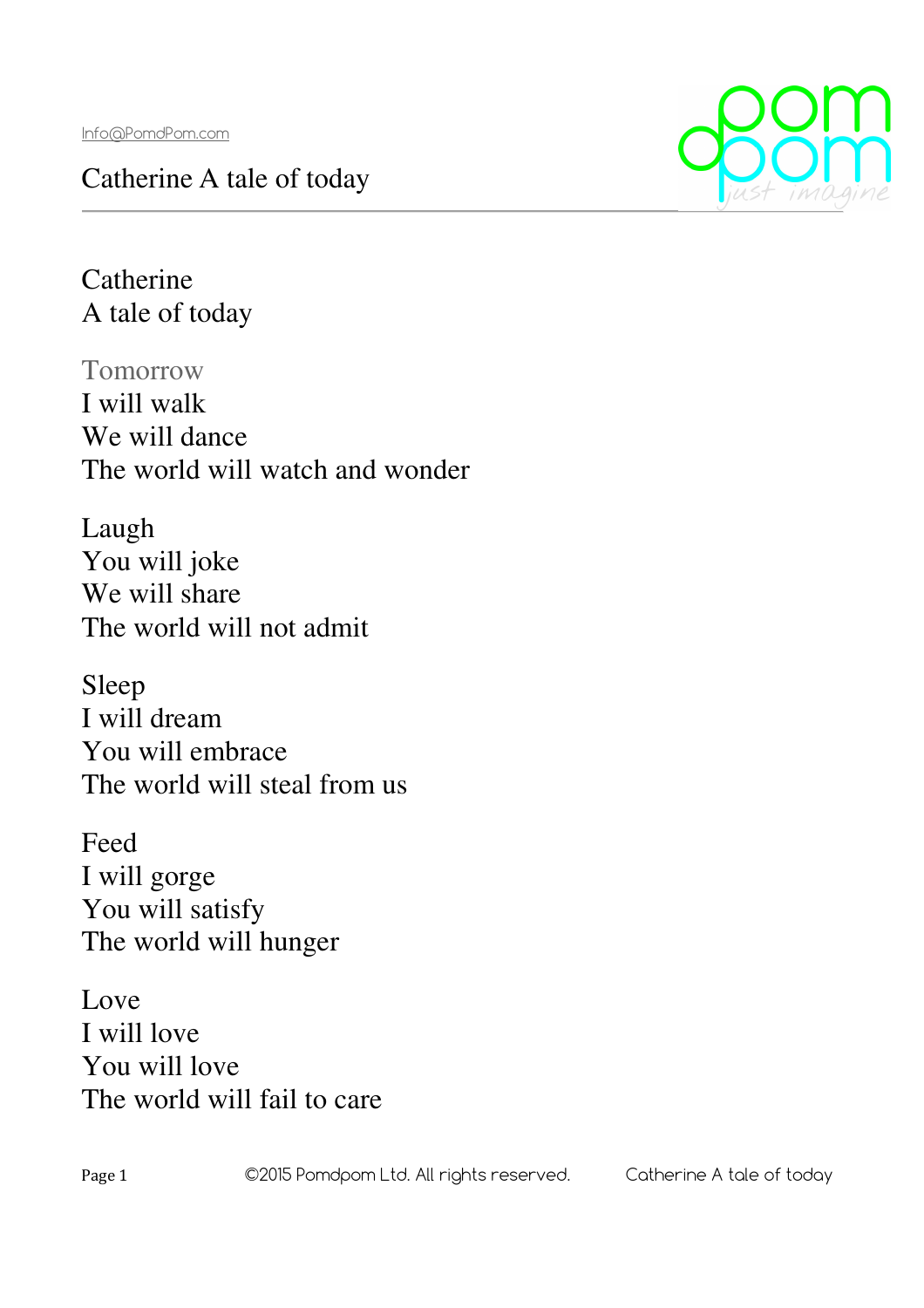## Catherine A tale of today



Pain I will fight You will overcome The world will bring even more

Work I will provide You will nurture The world will challenge

Beth I love You love The world will try to steal

Truth I seek You provide The world hides from

Peace I strive for You bring to me The world keeps from all

Time I will waste You will cherish

Page 2 C2015 Pomdpom Ltd. All rights reserved. Catherine A tale of today